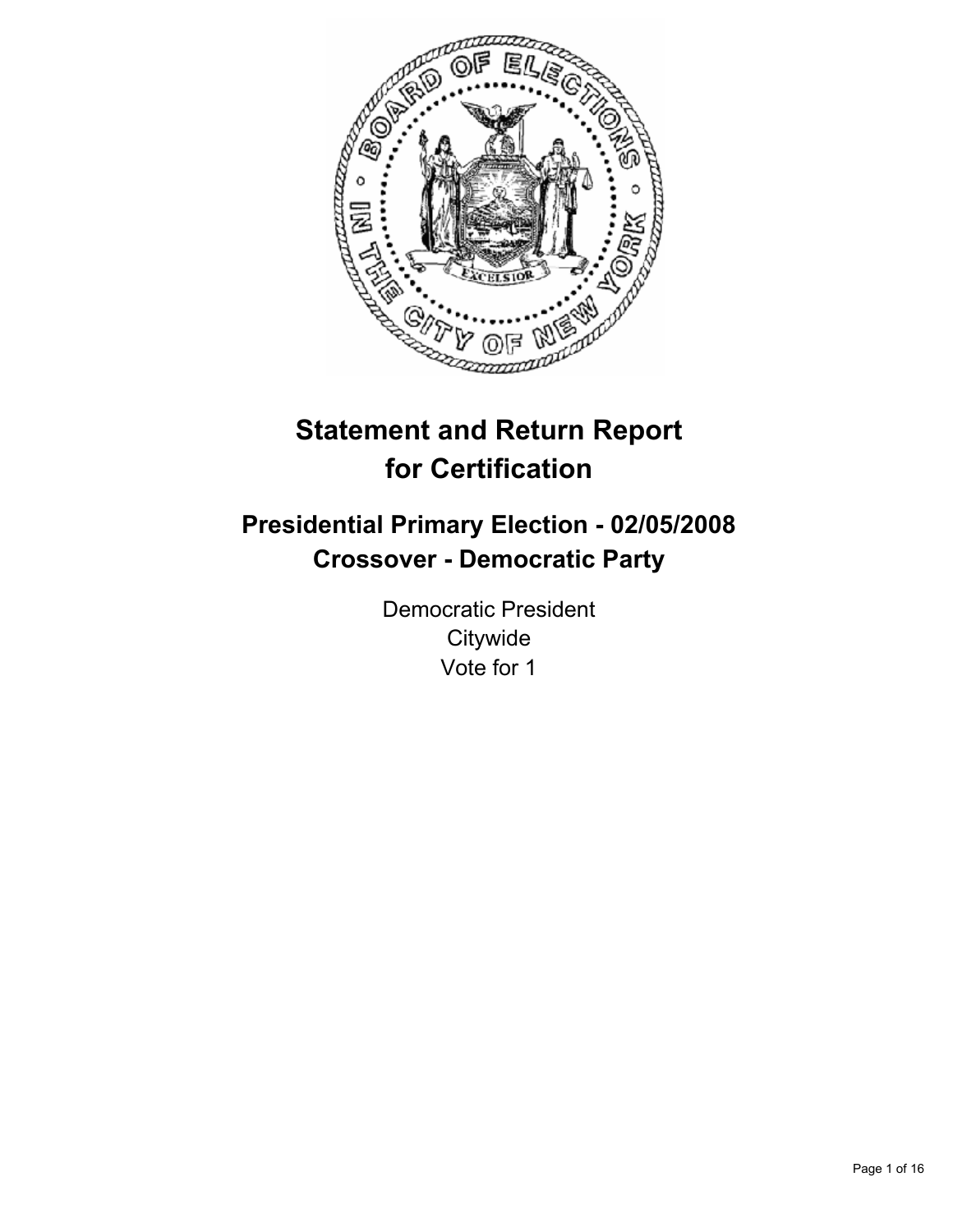

| Queens County                               |        |
|---------------------------------------------|--------|
| <b>EMERGENCY</b>                            | 237    |
| ABSENTEE/MILITARY                           | 957    |
| <b>FEDERAL</b>                              | 130    |
| <b>AFFIDAVIT</b>                            | 598    |
| <b>HILLARY CLINTON</b>                      | 30,114 |
| <b>BILL RICHARDSON</b>                      | 95     |
| <b>JOE BIDEN</b>                            | 87     |
| JOHN EDWARDS                                | 370    |
| <b>BARACK OBAMA</b>                         | 11,125 |
| <b>DENNIS J KUCINICH</b>                    | 118    |
| <b>Total Votes</b>                          | 41,909 |
| <b>Total for 5th Congressional District</b> |        |
| <b>EMERGENCY</b>                            | 237    |
| ABSENTEE/MILITARY                           | 957    |
| <b>FEDERAL</b>                              | 130    |
| <b>AFFIDAVIT</b>                            | 598    |
| <b>HILLARY CLINTON</b>                      | 30,114 |
| <b>BILL RICHARDSON</b>                      | 95     |
| <b>JOE BIDEN</b>                            | 87     |
| <b>JOHN EDWARDS</b>                         | 370    |
| <b>BARACK OBAMA</b>                         | 11,125 |
| <b>DENNIS J KUCINICH</b>                    | 118    |
| <b>Total Votes</b>                          | 41,909 |
|                                             |        |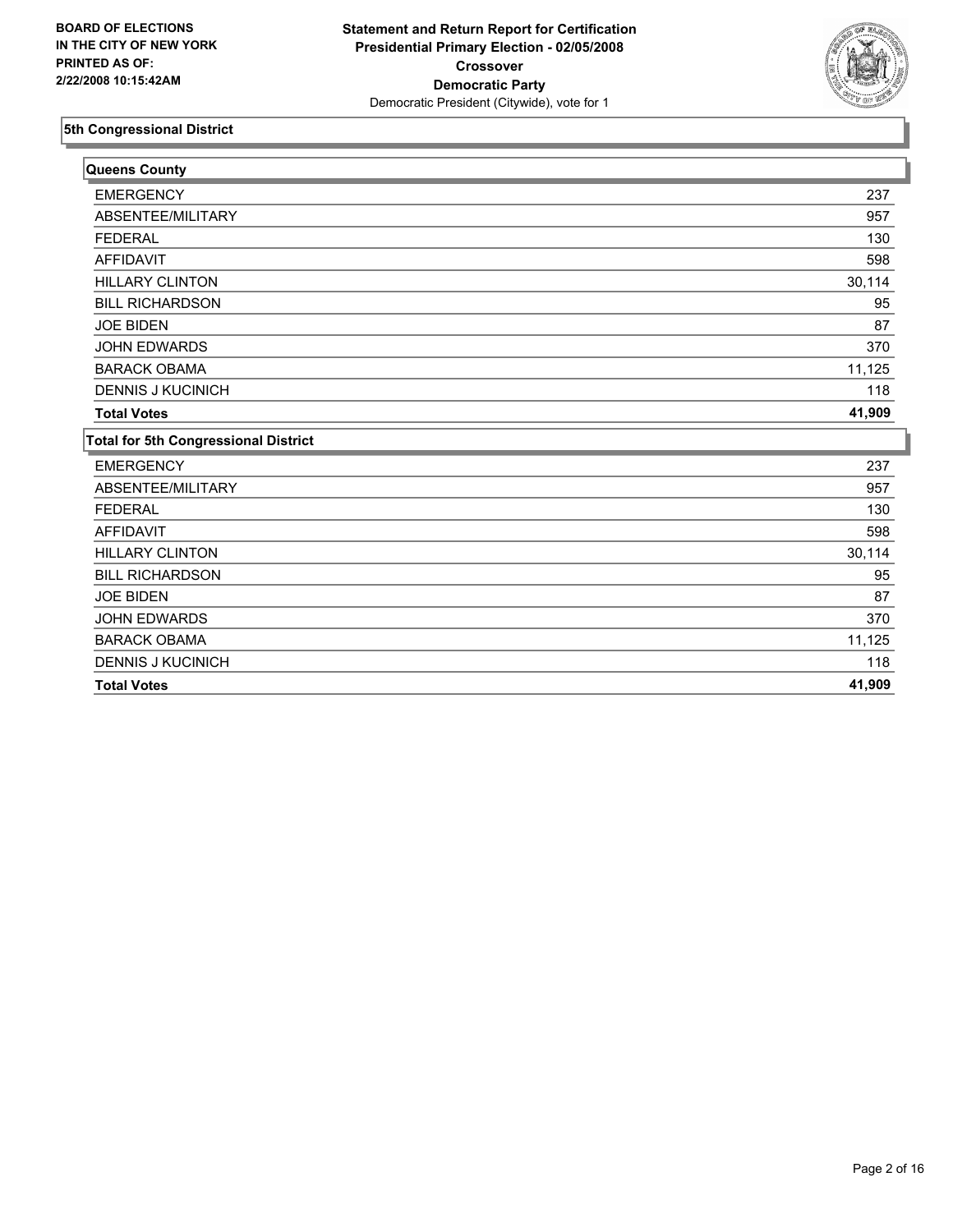

| Queens County                               |        |
|---------------------------------------------|--------|
| <b>EMERGENCY</b>                            | 337    |
| ABSENTEE/MILITARY                           | 954    |
| <b>FEDERAL</b>                              | 79     |
| <b>AFFIDAVIT</b>                            | 1,877  |
| <b>HILLARY CLINTON</b>                      | 33,908 |
| <b>BILL RICHARDSON</b>                      | 135    |
| <b>JOE BIDEN</b>                            | 64     |
| JOHN EDWARDS                                | 289    |
| <b>BARACK OBAMA</b>                         | 43,317 |
| <b>DENNIS J KUCINICH</b>                    | 88     |
| <b>Total Votes</b>                          | 77,801 |
| <b>Total for 6th Congressional District</b> |        |
| <b>EMERGENCY</b>                            | 337    |
| ABSENTEE/MILITARY                           | 954    |
| <b>FEDERAL</b>                              | 79     |
| <b>AFFIDAVIT</b>                            | 1,877  |
| <b>HILLARY CLINTON</b>                      | 33,908 |
| <b>BILL RICHARDSON</b>                      | 135    |
| <b>JOE BIDEN</b>                            | 64     |
| <b>JOHN EDWARDS</b>                         | 289    |
| <b>BARACK OBAMA</b>                         | 43,317 |
| <b>DENNIS J KUCINICH</b>                    | 88     |
| <b>Total Votes</b>                          | 77,801 |
|                                             |        |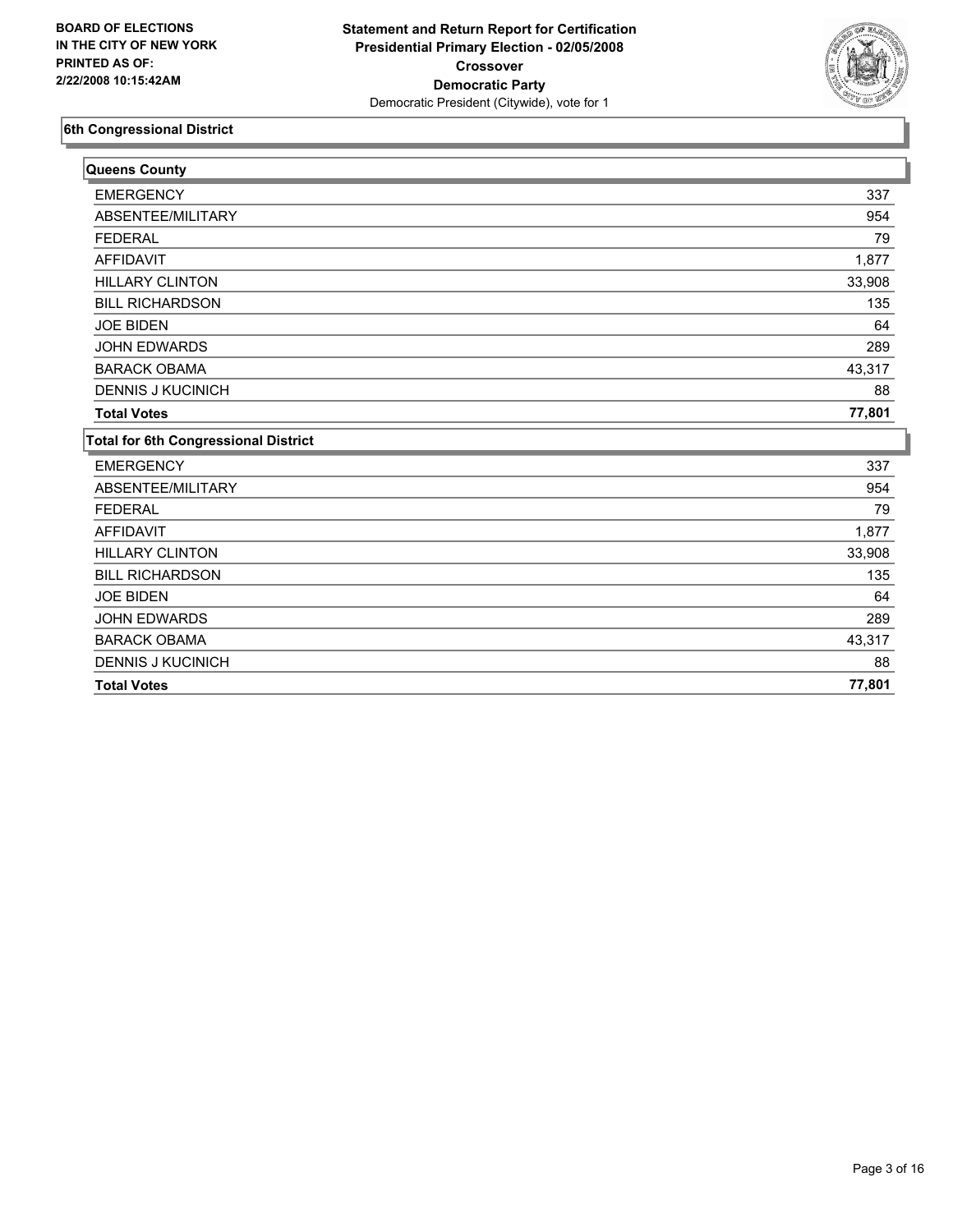

| <b>Bronx County</b>                         |        |
|---------------------------------------------|--------|
| <b>EMERGENCY</b>                            | 676    |
| ABSENTEE/MILITARY                           | 1,066  |
| <b>FEDERAL</b>                              | 84     |
| <b>AFFIDAVIT</b>                            | 1,121  |
| <b>HILLARY CLINTON</b>                      | 25,537 |
| <b>BILL RICHARDSON</b>                      | 89     |
| <b>JOE BIDEN</b>                            | 63     |
| JOHN EDWARDS                                | 328    |
| <b>BARACK OBAMA</b>                         | 18,549 |
| <b>DENNIS J KUCINICH</b>                    | 66     |
| <b>Total Votes</b>                          | 44,632 |
| Queens County                               |        |
| <b>EMERGENCY</b>                            | 126    |
| ABSENTEE/MILITARY                           | 318    |
| <b>FEDERAL</b>                              | 93     |
| <b>AFFIDAVIT</b>                            | 469    |
| <b>HILLARY CLINTON</b>                      | 15,552 |
| <b>BILL RICHARDSON</b>                      | 47     |
| <b>JOE BIDEN</b>                            | 36     |
| JOHN EDWARDS                                | 132    |
| <b>BARACK OBAMA</b>                         | 6,138  |
| <b>DENNIS J KUCINICH</b>                    | 77     |
| <b>Total Votes</b>                          | 21,982 |
| <b>Total for 7th Congressional District</b> |        |
| <b>EMERGENCY</b>                            | 802    |
| ABSENTEE/MILITARY                           | 1,384  |
| <b>FEDERAL</b>                              | 177    |
| <b>AFFIDAVIT</b>                            | 1,590  |
| <b>HILLARY CLINTON</b>                      | 41,089 |
| <b>BILL RICHARDSON</b>                      | 136    |
| JOE BIDEN                                   | 99     |
| JOHN EDWARDS                                | 460    |
| <b>BARACK OBAMA</b>                         | 24,687 |
| DENNIS J KUCINICH                           | 143    |
| <b>Total Votes</b>                          | 66,614 |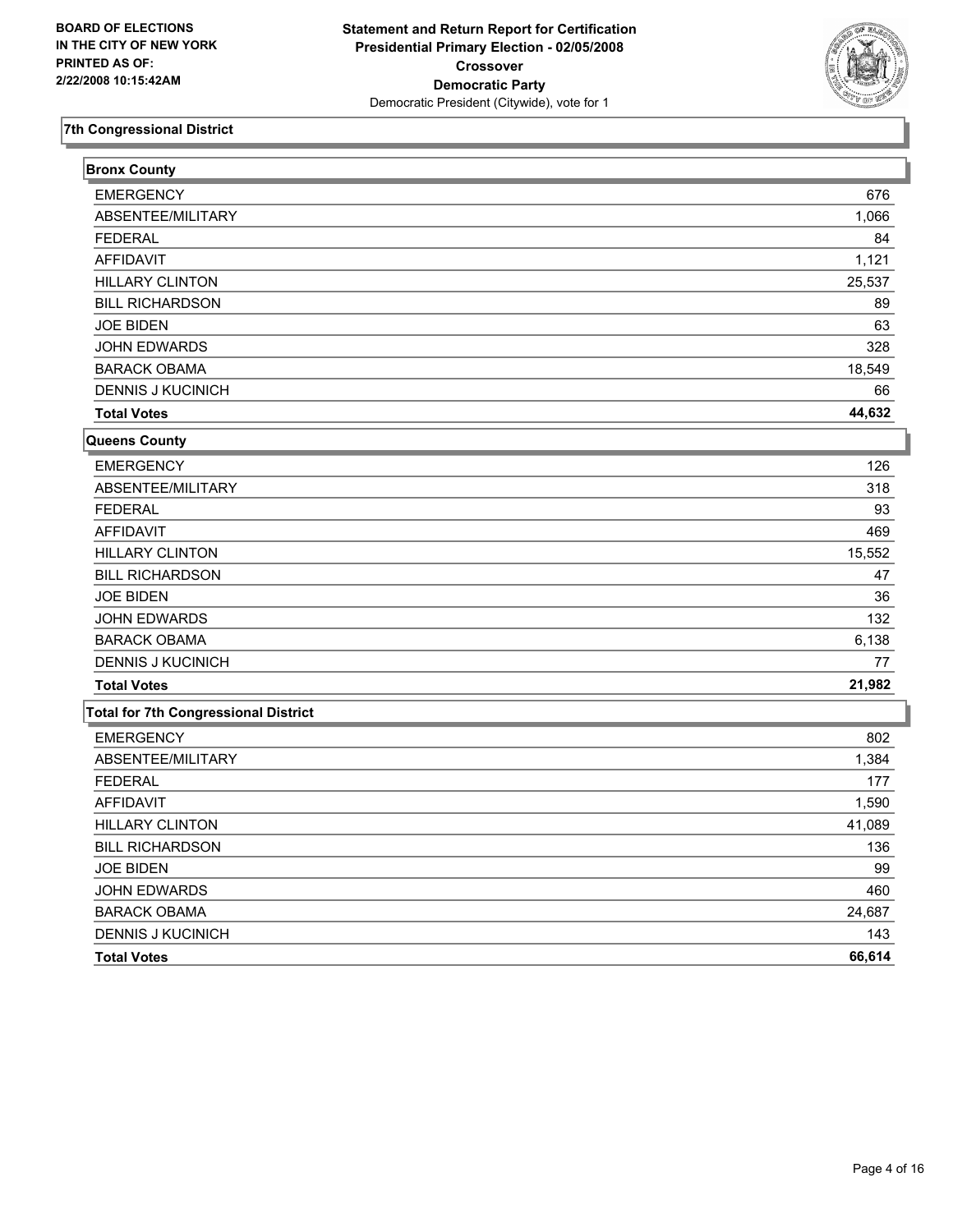

| <b>New York County</b>                      |        |
|---------------------------------------------|--------|
| <b>EMERGENCY</b>                            | 1,449  |
| ABSENTEE/MILITARY                           | 2,165  |
| <b>FEDERAL</b>                              | 920    |
| <b>AFFIDAVIT</b>                            | 2,458  |
| <b>HILLARY CLINTON</b>                      | 42,173 |
| <b>BILL RICHARDSON</b>                      | 97     |
| <b>JOE BIDEN</b>                            | 120    |
| <b>JOHN EDWARDS</b>                         | 790    |
| <b>BARACK OBAMA</b>                         | 37,840 |
| <b>DENNIS J KUCINICH</b>                    | 348    |
| <b>Total Votes</b>                          | 81,368 |
| <b>Kings County</b>                         |        |
| <b>EMERGENCY</b>                            | 53     |
| ABSENTEE/MILITARY                           | 510    |
| <b>FEDERAL</b>                              | 68     |
| <b>AFFIDAVIT</b>                            | 263    |
| <b>HILLARY CLINTON</b>                      | 12,712 |
| <b>BILL RICHARDSON</b>                      | 127    |
| <b>JOE BIDEN</b>                            | 116    |
| JOHN EDWARDS                                | 529    |
| <b>BARACK OBAMA</b>                         | 4,575  |
| <b>DENNIS J KUCINICH</b>                    | 90     |
| <b>Total Votes</b>                          | 18,149 |
| <b>Total for 8th Congressional District</b> |        |
| <b>EMERGENCY</b>                            | 1,502  |
| ABSENTEE/MILITARY                           | 2,675  |
| <b>FEDERAL</b>                              | 988    |
| <b>AFFIDAVIT</b>                            | 2,721  |
| <b>HILLARY CLINTON</b>                      | 54,885 |
| <b>BILL RICHARDSON</b>                      | 224    |
| <b>JOE BIDEN</b>                            | 236    |
| JOHN EDWARDS                                | 1,319  |
| <b>BARACK OBAMA</b>                         | 42,415 |
| DENNIS J KUCINICH                           | 438    |
| <b>Total Votes</b>                          | 99,517 |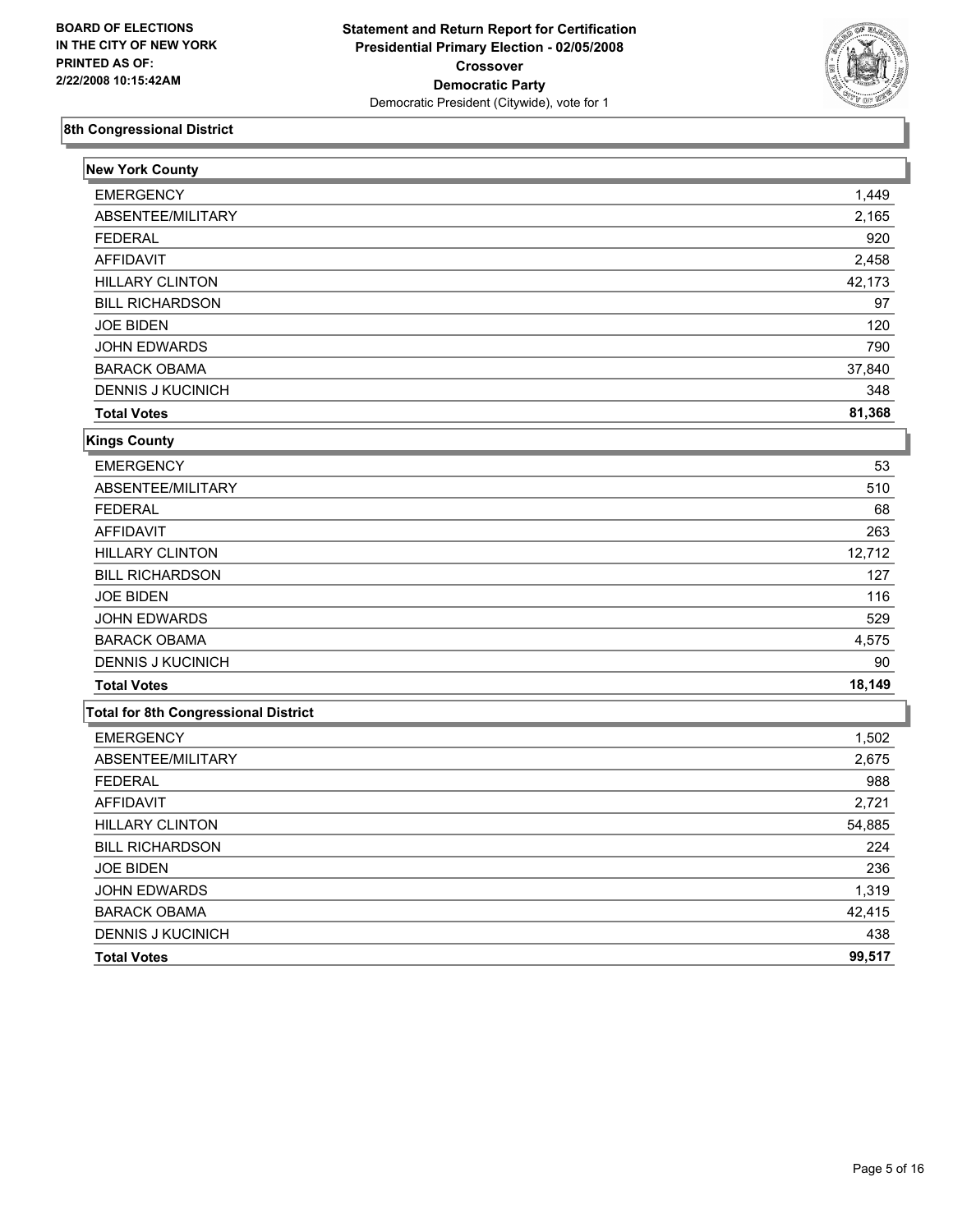

| <b>Kings County</b>                         |        |
|---------------------------------------------|--------|
| <b>EMERGENCY</b>                            | 163    |
| ABSENTEE/MILITARY                           | 477    |
| <b>FEDERAL</b>                              | 84     |
| <b>AFFIDAVIT</b>                            | 164    |
| <b>HILLARY CLINTON</b>                      | 10,688 |
| <b>BILL RICHARDSON</b>                      | 85     |
| <b>JOE BIDEN</b>                            | 102    |
| JOHN EDWARDS                                | 308    |
| <b>BARACK OBAMA</b>                         | 3,679  |
| <b>DENNIS J KUCINICH</b>                    | 77     |
| <b>Total Votes</b>                          | 14,939 |
| Queens County                               |        |
| <b>EMERGENCY</b>                            | 205    |
| ABSENTEE/MILITARY                           | 1,028  |
| <b>FEDERAL</b>                              | 187    |
| <b>AFFIDAVIT</b>                            | 603    |
| <b>HILLARY CLINTON</b>                      | 28,081 |
| <b>BILL RICHARDSON</b>                      | 127    |
| <b>JOE BIDEN</b>                            | 135    |
| JOHN EDWARDS                                | 526    |
| <b>BARACK OBAMA</b>                         | 11,169 |
| <b>DENNIS J KUCINICH</b>                    | 129    |
| <b>Total Votes</b>                          | 40,167 |
| <b>Total for 9th Congressional District</b> |        |
| <b>EMERGENCY</b>                            | 368    |
| ABSENTEE/MILITARY                           | 1,505  |
| <b>FEDERAL</b>                              | 271    |
| <b>AFFIDAVIT</b>                            | 767    |
| <b>HILLARY CLINTON</b>                      | 38,769 |
| <b>BILL RICHARDSON</b>                      | 212    |
| <b>JOE BIDEN</b>                            | 237    |
| JOHN EDWARDS                                | 834    |
| <b>BARACK OBAMA</b>                         | 14,848 |
| DENNIS J KUCINICH                           | 206    |
| <b>Total Votes</b>                          | 55,106 |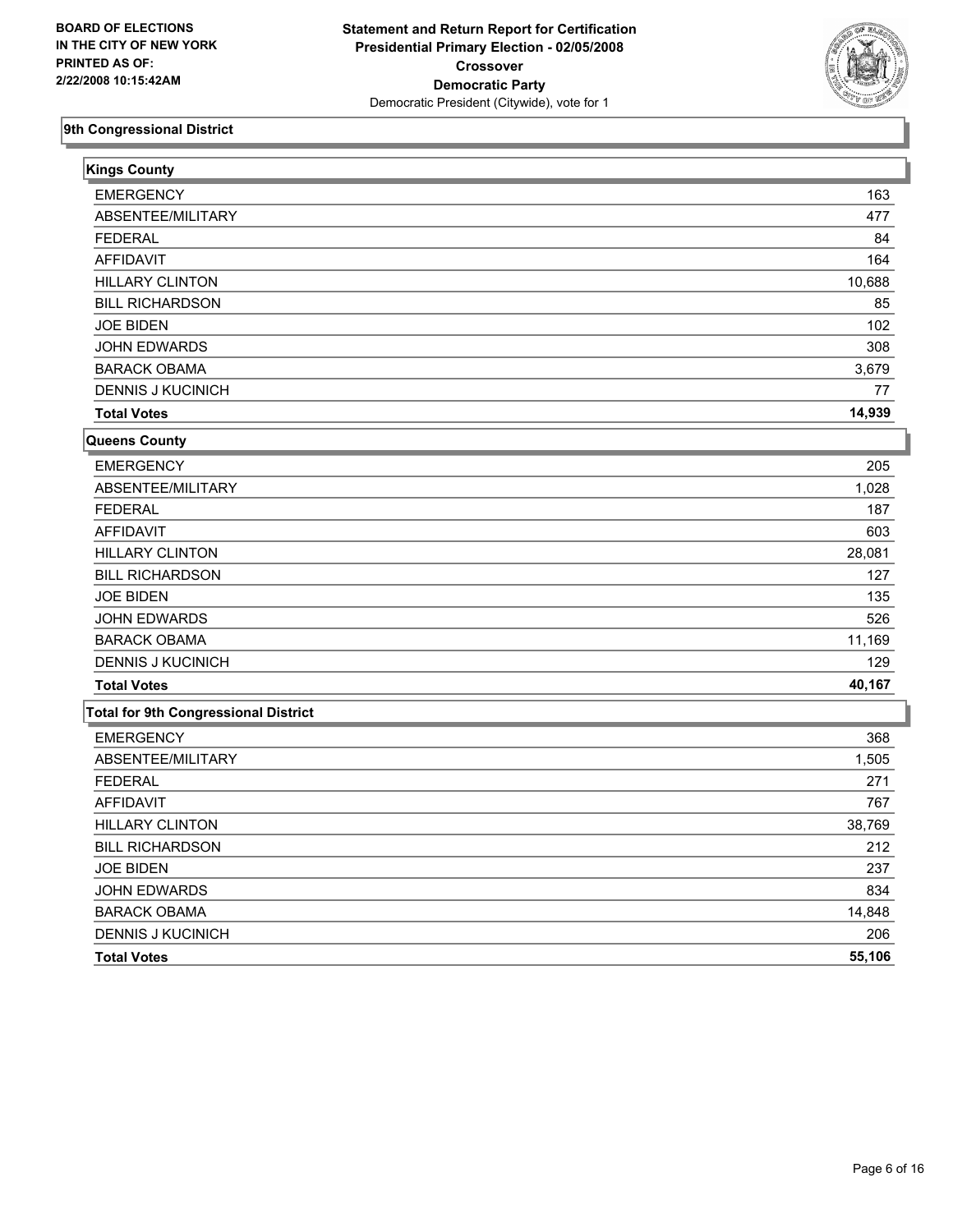

| <b>Kings County</b>                          |        |
|----------------------------------------------|--------|
| <b>EMERGENCY</b>                             | 865    |
| ABSENTEE/MILITARY                            | 1,166  |
| <b>FEDERAL</b>                               | 132    |
| <b>AFFIDAVIT</b>                             | 2,441  |
| <b>HILLARY CLINTON</b>                       | 37,717 |
| <b>BILL RICHARDSON</b>                       | 163    |
| <b>JOE BIDEN</b>                             | 109    |
| JOHN EDWARDS                                 | 404    |
| <b>BARACK OBAMA</b>                          | 52,586 |
| <b>DENNIS J KUCINICH</b>                     | 188    |
| <b>Total Votes</b>                           | 91,167 |
| <b>Total for 10th Congressional District</b> |        |
| <b>EMERGENCY</b>                             | 865    |
| ABSENTEE/MILITARY                            | 1,166  |
| <b>FEDERAL</b>                               | 132    |
| <b>AFFIDAVIT</b>                             | 2,441  |
| <b>HILLARY CLINTON</b>                       | 37,717 |
| <b>BILL RICHARDSON</b>                       | 163    |
| <b>JOE BIDEN</b>                             | 109    |
| <b>JOHN EDWARDS</b>                          | 404    |
| <b>BARACK OBAMA</b>                          | 52,586 |
| <b>DENNIS J KUCINICH</b>                     | 188    |
| <b>Total Votes</b>                           | 91,167 |
|                                              |        |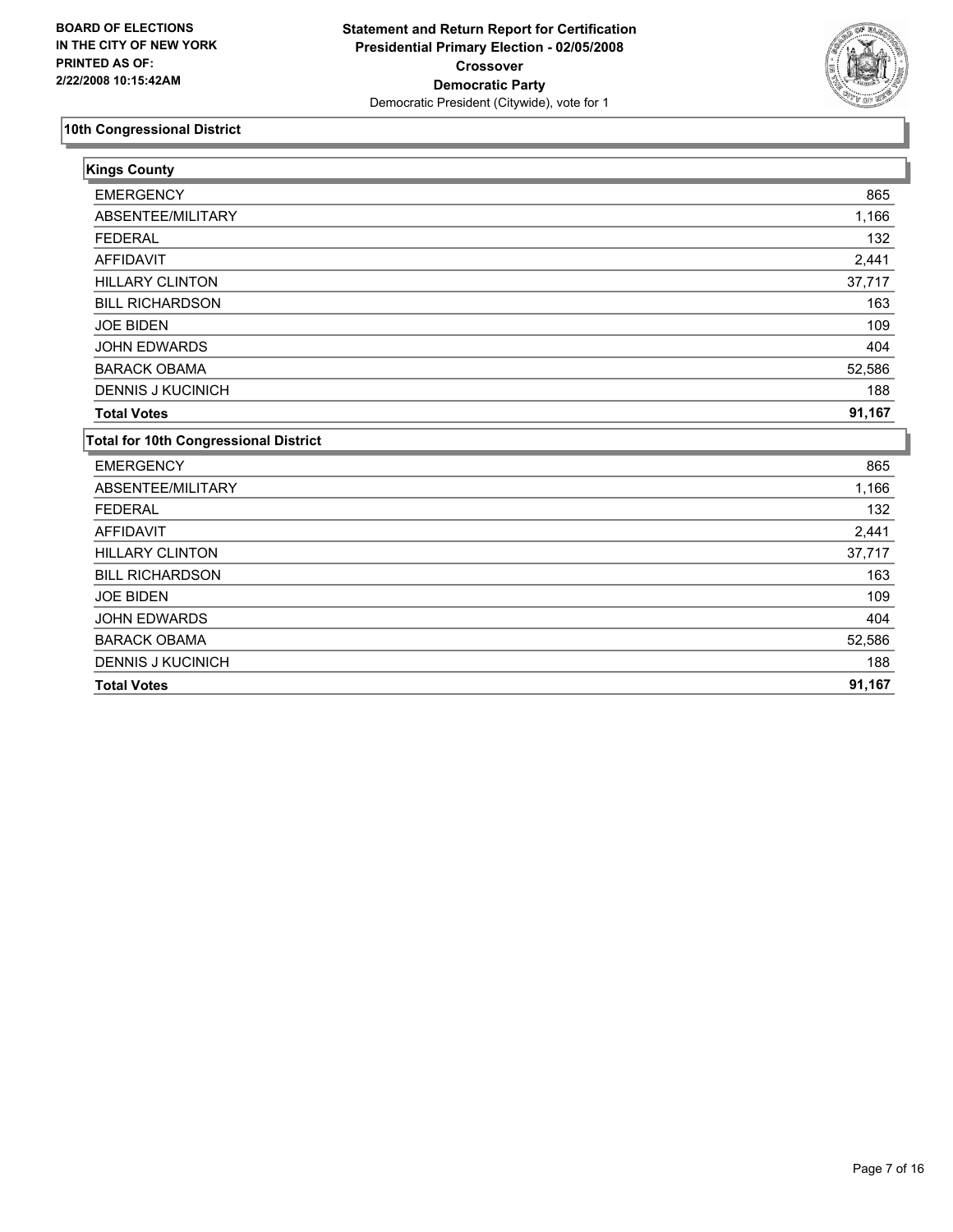

| <b>Kings County</b>                          |        |
|----------------------------------------------|--------|
| <b>EMERGENCY</b>                             | 775    |
| ABSENTEE/MILITARY                            | 1,461  |
| <b>FEDERAL</b>                               | 315    |
| <b>AFFIDAVIT</b>                             | 2,636  |
| <b>HILLARY CLINTON</b>                       | 40,828 |
| <b>BILL RICHARDSON</b>                       | 128    |
| <b>JOE BIDEN</b>                             | 116    |
| JOHN EDWARDS                                 | 720    |
| <b>BARACK OBAMA</b>                          | 53,775 |
| <b>DENNIS J KUCINICH</b>                     | 288    |
| <b>Total Votes</b>                           | 95,855 |
| <b>Total for 11th Congressional District</b> |        |
| <b>EMERGENCY</b>                             | 775    |
| ABSENTEE/MILITARY                            | 1,461  |
| <b>FEDERAL</b>                               | 315    |
| <b>AFFIDAVIT</b>                             | 2,636  |
| <b>HILLARY CLINTON</b>                       | 40,828 |
| <b>BILL RICHARDSON</b>                       | 128    |
| <b>JOE BIDEN</b>                             | 116    |
| <b>JOHN EDWARDS</b>                          | 720    |
| <b>BARACK OBAMA</b>                          | 53,775 |
| <b>DENNIS J KUCINICH</b>                     | 288    |
| <b>Total Votes</b>                           | 95,855 |
|                                              |        |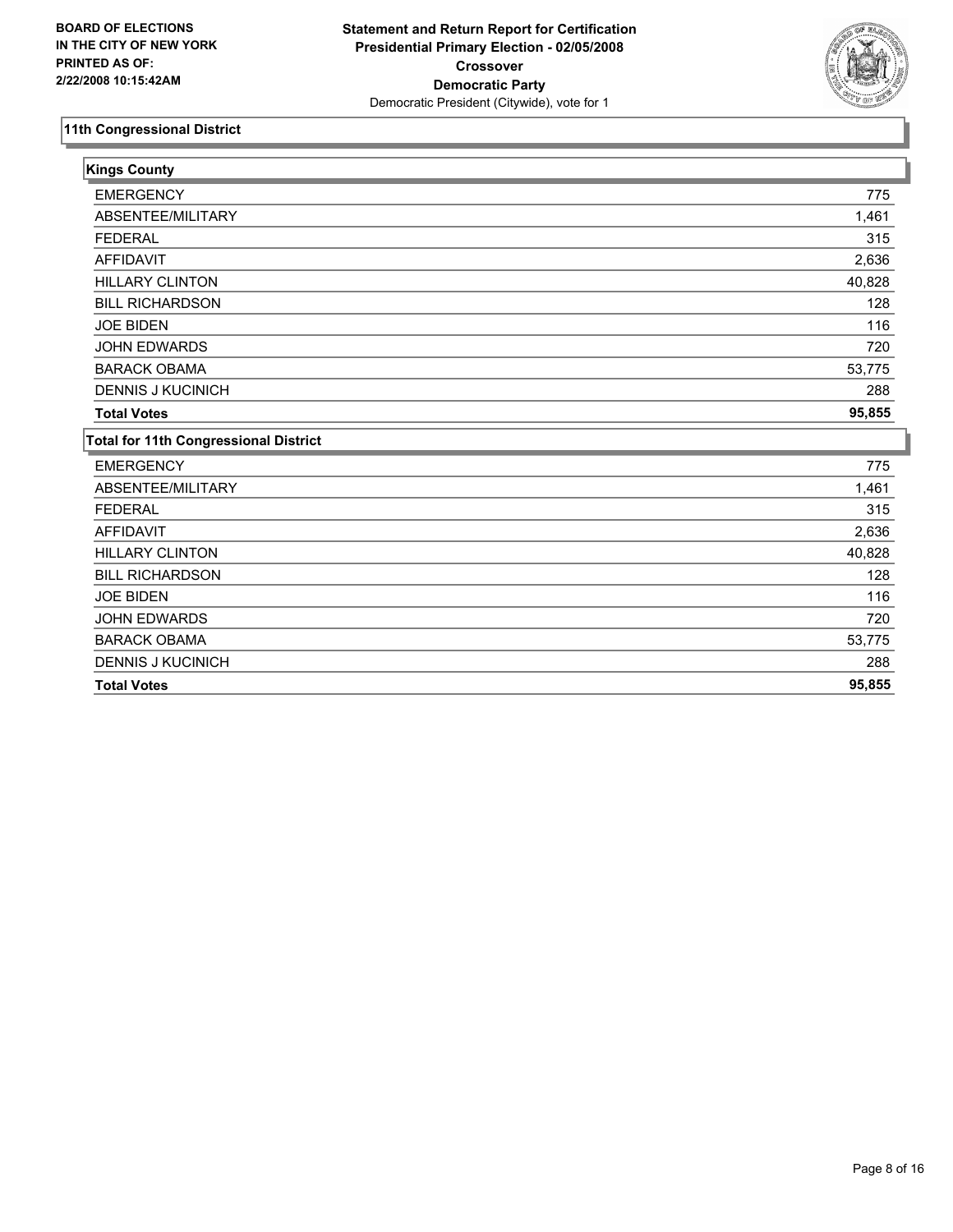

| <b>New York County</b>   |        |
|--------------------------|--------|
| <b>EMERGENCY</b>         | 192    |
| ABSENTEE/MILITARY        | 133    |
| <b>FEDERAL</b>           | 34     |
| <b>AFFIDAVIT</b>         | 448    |
| <b>HILLARY CLINTON</b>   | 9,419  |
| <b>BILL RICHARDSON</b>   | 38     |
| <b>JOE BIDEN</b>         | 11     |
| JOHN EDWARDS             | 100    |
| <b>BARACK OBAMA</b>      | 4,343  |
| <b>DENNIS J KUCINICH</b> | 66     |
| <b>Total Votes</b>       | 13,977 |
| Kings County             |        |
| <b>EMERGENCY</b>         | 343    |
| ABSENTEE/MILITARY        | 559    |
| <b>FEDERAL</b>           | 147    |
| <b>AFFIDAVIT</b>         | 1,660  |
| <b>HILLARY CLINTON</b>   | 27,159 |
| <b>BILL RICHARDSON</b>   | 105    |
| <b>JOE BIDEN</b>         | 51     |
| <b>JOHN EDWARDS</b>      | 227    |
| <b>BARACK OBAMA</b>      | 17,918 |
| <b>DENNIS J KUCINICH</b> | 167    |
| <b>Total Votes</b>       | 45,627 |
| Queens County            |        |
| <b>EMERGENCY</b>         | 47     |
| ABSENTEE/MILITARY        | 69     |
| <b>FEDERAL</b>           | 21     |
| <b>AFFIDAVIT</b>         | 181    |
| <b>HILLARY CLINTON</b>   | 5,628  |
| <b>BILL RICHARDSON</b>   | 22     |
| <b>JOE BIDEN</b>         | 20     |
| JOHN EDWARDS             | 58     |
| <b>BARACK OBAMA</b>      | 1,650  |
| <b>DENNIS J KUCINICH</b> | 33     |
| <b>Total Votes</b>       | 7,411  |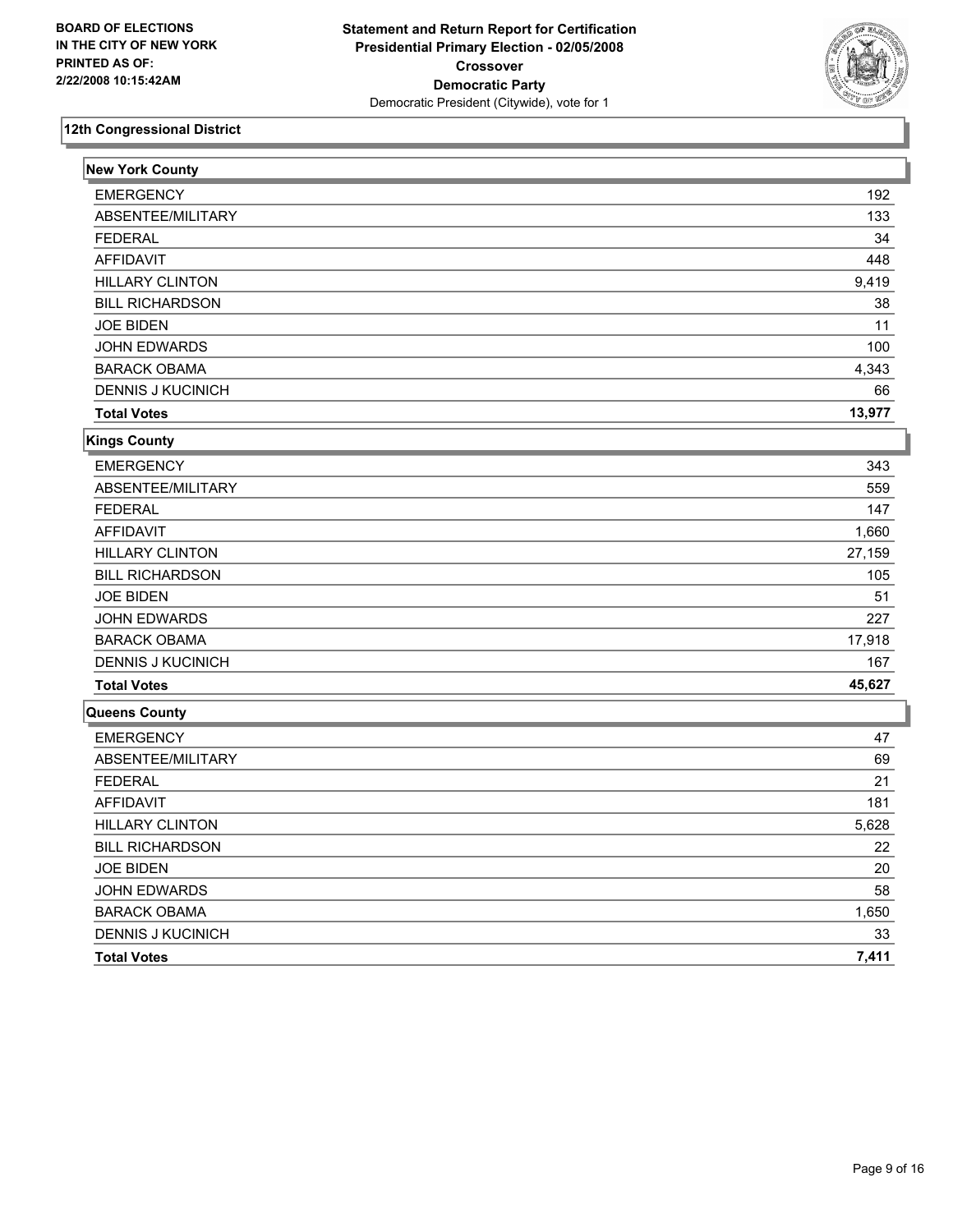

| <b>Total for 12th Congressional District</b> |        |
|----------------------------------------------|--------|
| <b>EMERGENCY</b>                             | 582    |
| ABSENTEE/MILITARY                            | 761    |
| <b>FEDERAL</b>                               | 202    |
| AFFIDAVIT                                    | 2,289  |
| <b>HILLARY CLINTON</b>                       | 42,206 |
| <b>BILL RICHARDSON</b>                       | 165    |
| <b>JOE BIDEN</b>                             | 82     |
| <b>JOHN EDWARDS</b>                          | 385    |
| <b>BARACK OBAMA</b>                          | 23,911 |
| <b>DENNIS J KUCINICH</b>                     | 266    |
| <b>Total Votes</b>                           | 67,015 |
|                                              |        |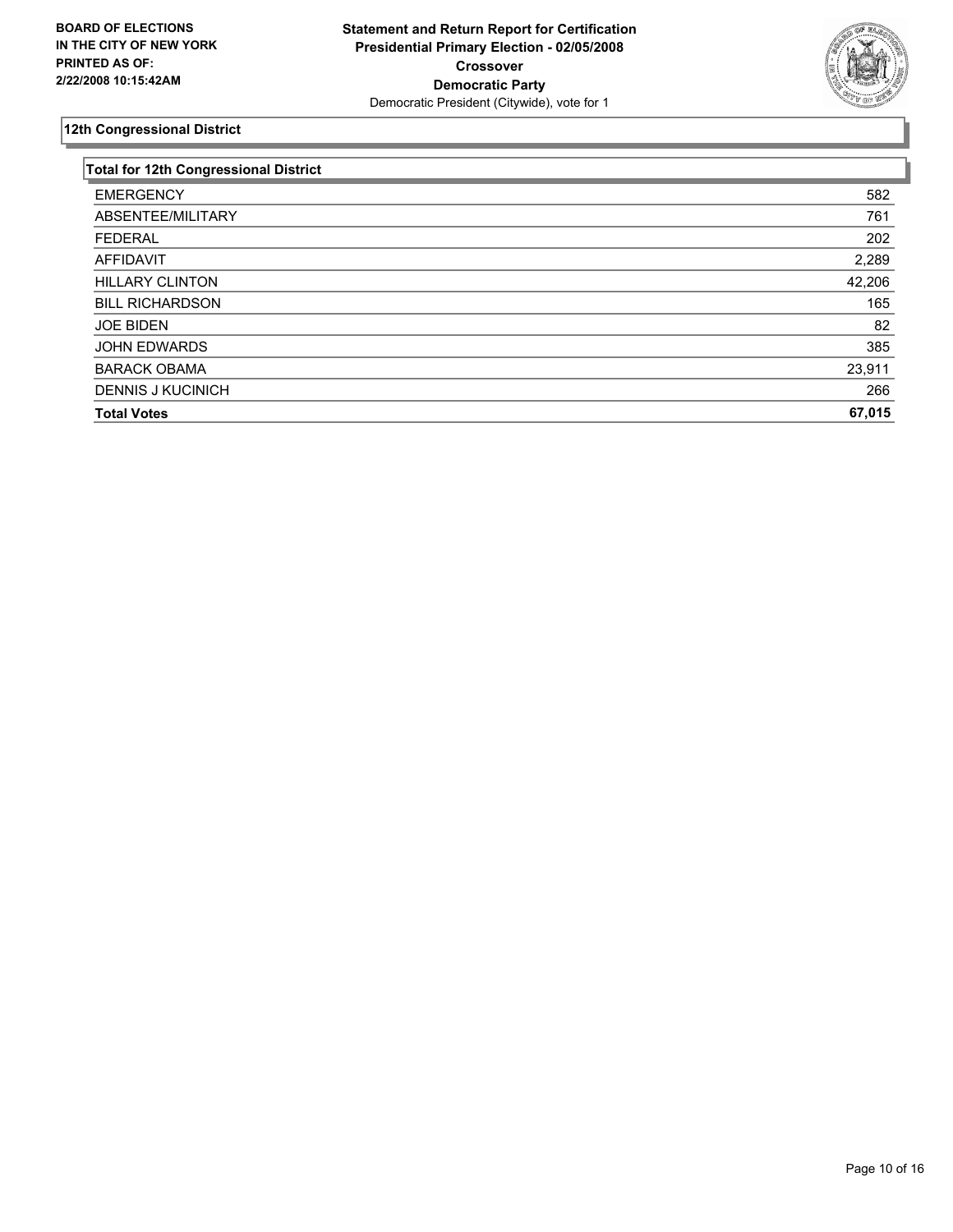

| 19<br>320<br>44 |
|-----------------|
|                 |
|                 |
|                 |
|                 |
| 226             |
| 8,205           |
| 38              |
| 43              |
| 248             |
| 3,551           |
| 60              |
| 12,145          |
|                 |
| 101             |
| 940             |
| 58              |
| 489             |
| 18,828          |
| 110             |
| 120             |
| 671             |
| 10,930          |
| 119             |
| 30,778          |
|                 |
| 120             |
| 1,260           |
| 102             |
| 715             |
| 27,033          |
| 148             |
| 163             |
| 919             |
| 14,481          |
| 179             |
| 42,923          |
|                 |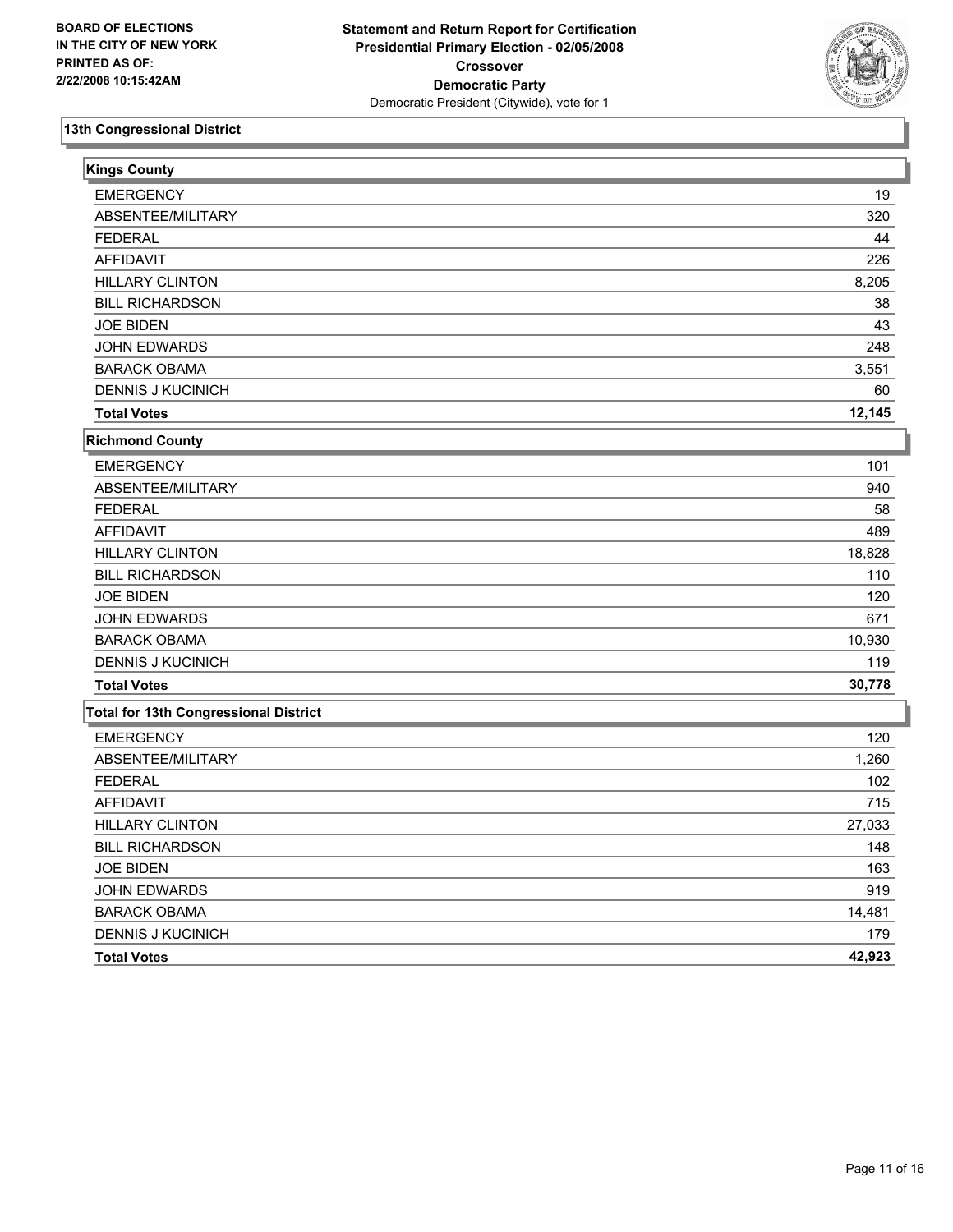

| <b>New York County</b>                |        |
|---------------------------------------|--------|
| <b>EMERGENCY</b>                      | 1,226  |
| ABSENTEE/MILITARY                     | 2,171  |
| <b>FEDERAL</b>                        | 958    |
| <b>AFFIDAVIT</b>                      | 2,127  |
| <b>HILLARY CLINTON</b>                | 43,497 |
| <b>BILL RICHARDSON</b>                | 116    |
| <b>JOE BIDEN</b>                      | 139    |
| JOHN EDWARDS                          | 806    |
| <b>BARACK OBAMA</b>                   | 34,869 |
| <b>DENNIS J KUCINICH</b>              | 244    |
| <b>Total Votes</b>                    | 79,671 |
| Queens County                         |        |
| <b>EMERGENCY</b>                      | 140    |
| ABSENTEE/MILITARY                     | 222    |
| <b>FEDERAL</b>                        | 115    |
| <b>AFFIDAVIT</b>                      | 555    |
| <b>HILLARY CLINTON</b>                | 11,882 |
| <b>BILL RICHARDSON</b>                | 51     |
| <b>JOE BIDEN</b>                      | 22     |
| JOHN EDWARDS                          | 183    |
| <b>BARACK OBAMA</b>                   | 7,126  |
| <b>DENNIS J KUCINICH</b>              | 76     |
| <b>Total Votes</b>                    | 19,340 |
| Total for 14th Congressional District |        |
| <b>EMERGENCY</b>                      | 1,366  |
| ABSENTEE/MILITARY                     | 2,393  |
| <b>FEDERAL</b>                        | 1,073  |
| <b>AFFIDAVIT</b>                      | 2,682  |
| <b>HILLARY CLINTON</b>                | 55,379 |
| <b>BILL RICHARDSON</b>                | 167    |
| <b>JOE BIDEN</b>                      | 161    |
| <b>JOHN EDWARDS</b>                   | 989    |
| <b>BARACK OBAMA</b>                   | 41,995 |
| DENNIS J KUCINICH                     | 320    |
| <b>Total Votes</b>                    | 99,011 |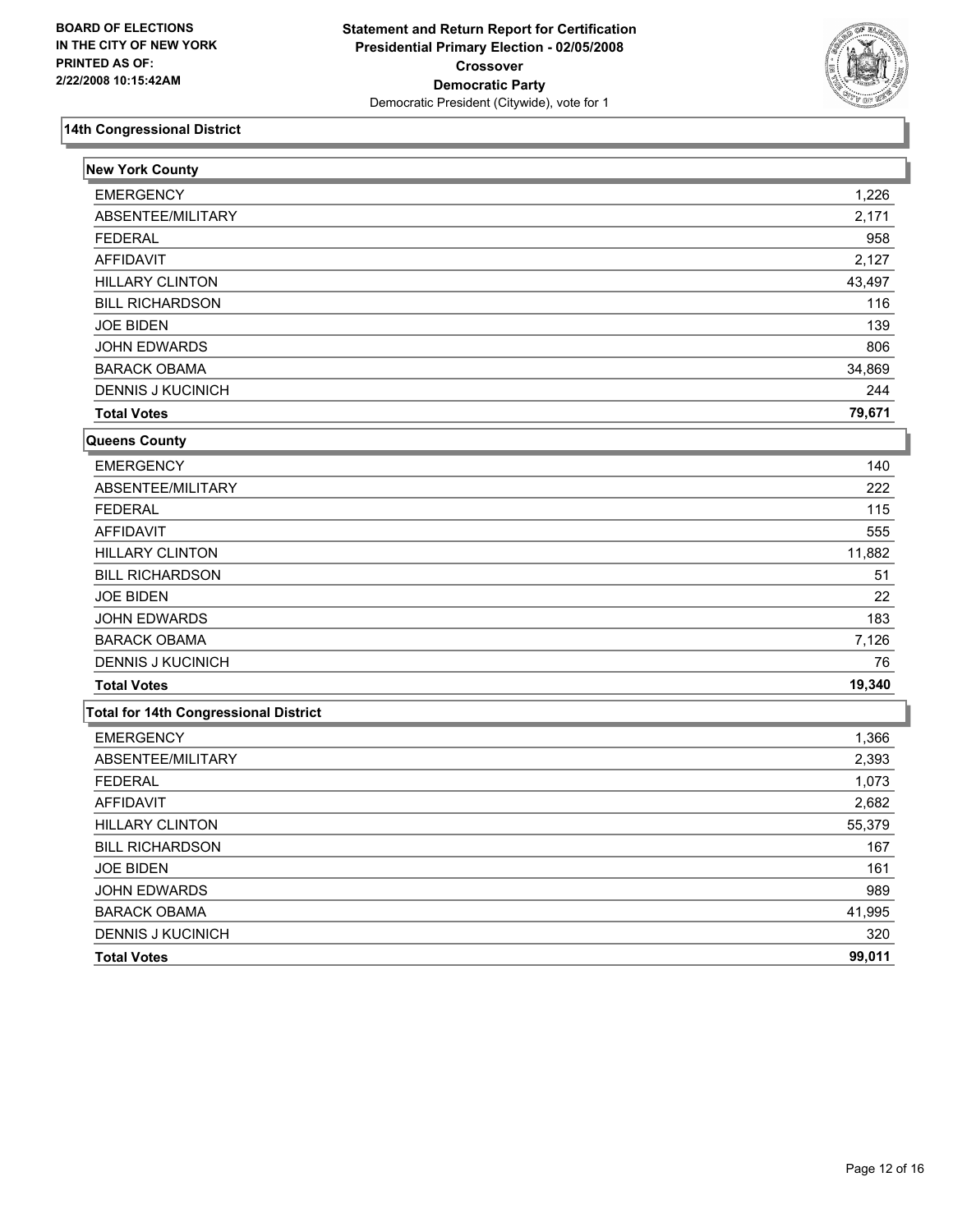

| <b>New York County</b>                       |         |
|----------------------------------------------|---------|
| <b>EMERGENCY</b>                             | 1,278   |
| ABSENTEE/MILITARY                            | 1,616   |
| <b>FEDERAL</b>                               | 465     |
| <b>AFFIDAVIT</b>                             | 3,527   |
| <b>HILLARY CLINTON</b>                       | 60,573  |
| <b>BILL RICHARDSON</b>                       | 119     |
| <b>JOE BIDEN</b>                             | 69      |
| JOHN EDWARDS                                 | 782     |
| <b>BARACK OBAMA</b>                          | 53,165  |
| <b>DENNIS J KUCINICH</b>                     | 336     |
| <b>Total Votes</b>                           | 115,044 |
| <b>Total for 15th Congressional District</b> |         |
| <b>EMERGENCY</b>                             | 1,278   |
| ABSENTEE/MILITARY                            | 1,616   |
| <b>FEDERAL</b>                               | 465     |
| <b>AFFIDAVIT</b>                             | 3,527   |
| <b>HILLARY CLINTON</b>                       | 60,573  |
| <b>BILL RICHARDSON</b>                       | 119     |
| <b>JOE BIDEN</b>                             | 69      |
| <b>JOHN EDWARDS</b>                          | 782     |
| <b>BARACK OBAMA</b>                          | 53,165  |
| <b>DENNIS J KUCINICH</b>                     | 336     |
| <b>Total Votes</b>                           | 115,044 |
|                                              |         |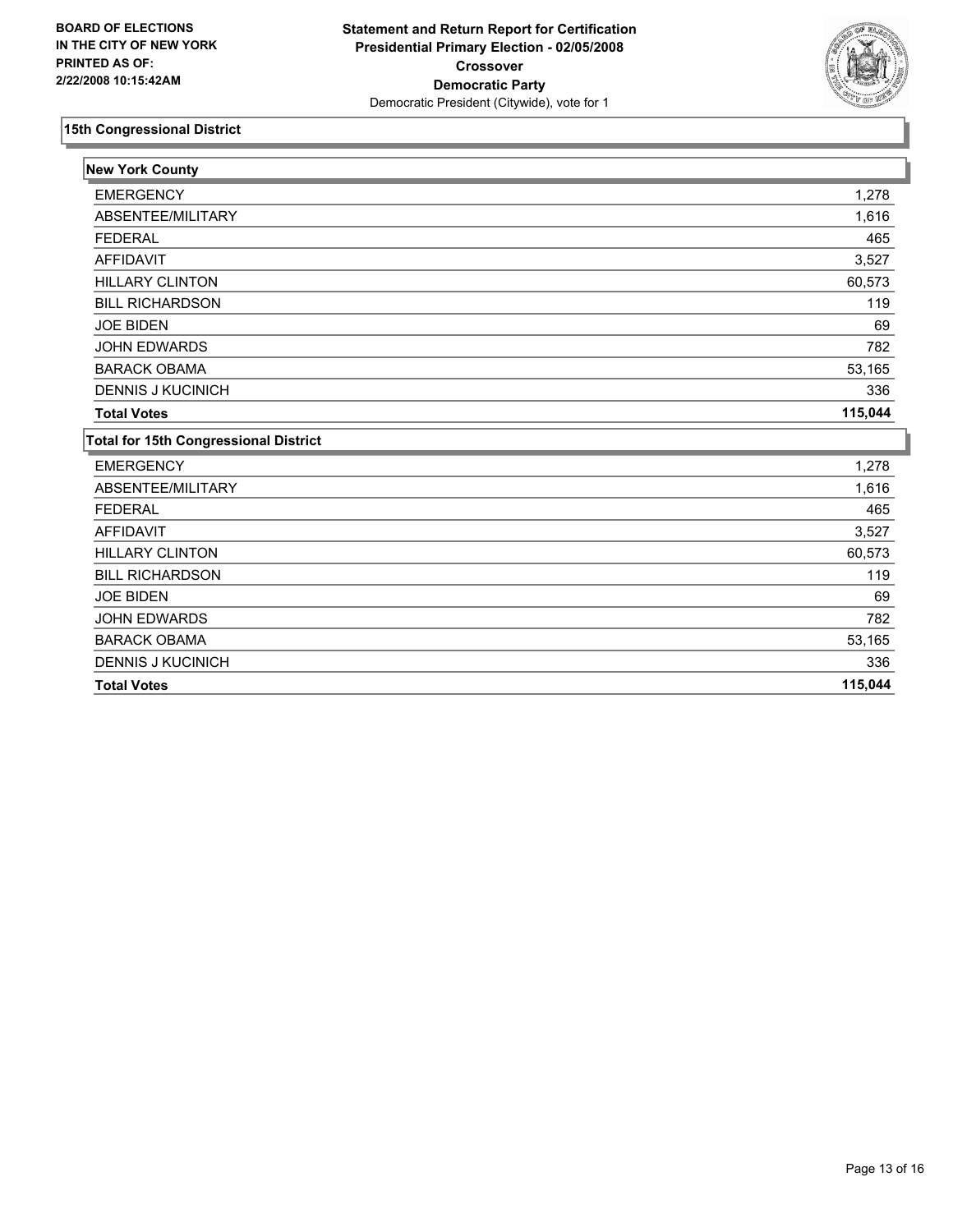

| <b>Bronx County</b>                          |        |
|----------------------------------------------|--------|
| <b>EMERGENCY</b>                             | 428    |
| ABSENTEE/MILITARY                            | 835    |
| <b>FEDERAL</b>                               | 107    |
| <b>AFFIDAVIT</b>                             | 1,994  |
| <b>HILLARY CLINTON</b>                       | 44,870 |
| <b>BILL RICHARDSON</b>                       | 88     |
| <b>JOE BIDEN</b>                             | 49     |
| JOHN EDWARDS                                 | 217    |
| <b>BARACK OBAMA</b>                          | 20,932 |
| <b>DENNIS J KUCINICH</b>                     | 94     |
| <b>Total Votes</b>                           | 66,250 |
| <b>Total for 16th Congressional District</b> |        |
| <b>EMERGENCY</b>                             | 428    |
| ABSENTEE/MILITARY                            | 835    |
| <b>FEDERAL</b>                               | 107    |
| <b>AFFIDAVIT</b>                             | 1,994  |
| <b>HILLARY CLINTON</b>                       | 44,870 |
| <b>BILL RICHARDSON</b>                       | 88     |
| <b>JOE BIDEN</b>                             | 49     |
| <b>JOHN EDWARDS</b>                          | 217    |
| <b>BARACK OBAMA</b>                          | 20,932 |
| <b>DENNIS J KUCINICH</b>                     | 94     |
| <b>Total Votes</b>                           | 66,250 |
|                                              |        |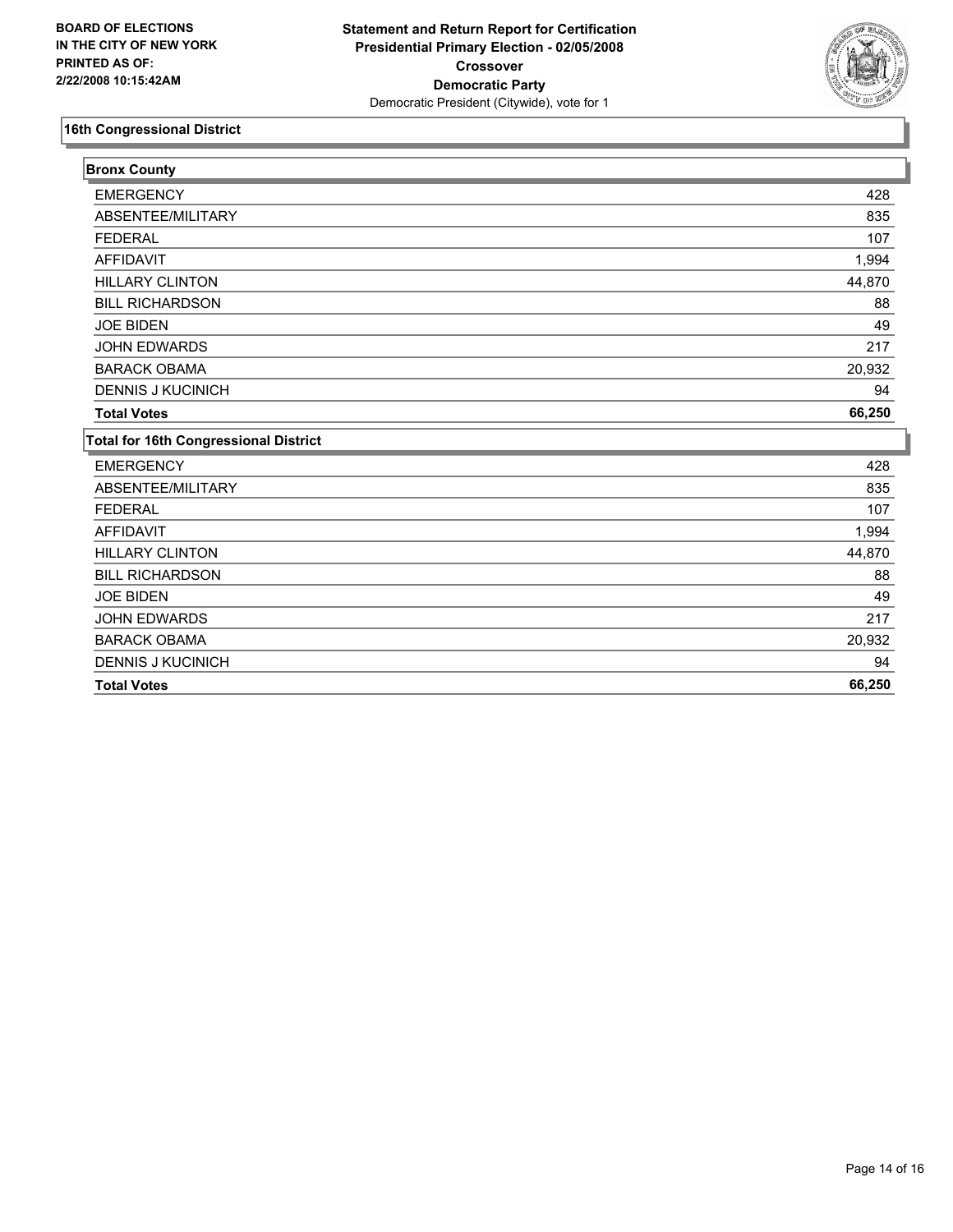

| <b>Bronx County</b>                          |        |
|----------------------------------------------|--------|
| <b>EMERGENCY</b>                             | 412    |
| ABSENTEE/MILITARY                            | 1,047  |
| <b>FEDERAL</b>                               | 145    |
| <b>AFFIDAVIT</b>                             | 938    |
| <b>HILLARY CLINTON</b>                       | 20,570 |
| <b>BILL RICHARDSON</b>                       | 43     |
| <b>JOE BIDEN</b>                             | 53     |
| <b>JOHN EDWARDS</b>                          | 352    |
| <b>BARACK OBAMA</b>                          | 16,661 |
| <b>DENNIS J KUCINICH</b>                     | 75     |
| <b>Total Votes</b>                           | 37,754 |
| <b>Total for 17th Congressional District</b> |        |
| <b>EMERGENCY</b>                             | 412    |
| ABSENTEE/MILITARY                            | 1,047  |
| <b>FEDERAL</b>                               | 145    |
| <b>AFFIDAVIT</b>                             | 938    |
| <b>HILLARY CLINTON</b>                       | 20,570 |
| <b>BILL RICHARDSON</b>                       | 43     |
| <b>JOE BIDEN</b>                             | 53     |
| <b>JOHN EDWARDS</b>                          | 352    |
| <b>BARACK OBAMA</b>                          | 16,661 |
| <b>DENNIS J KUCINICH</b>                     | 75     |
| <b>Total Votes</b>                           | 37,754 |
|                                              |        |